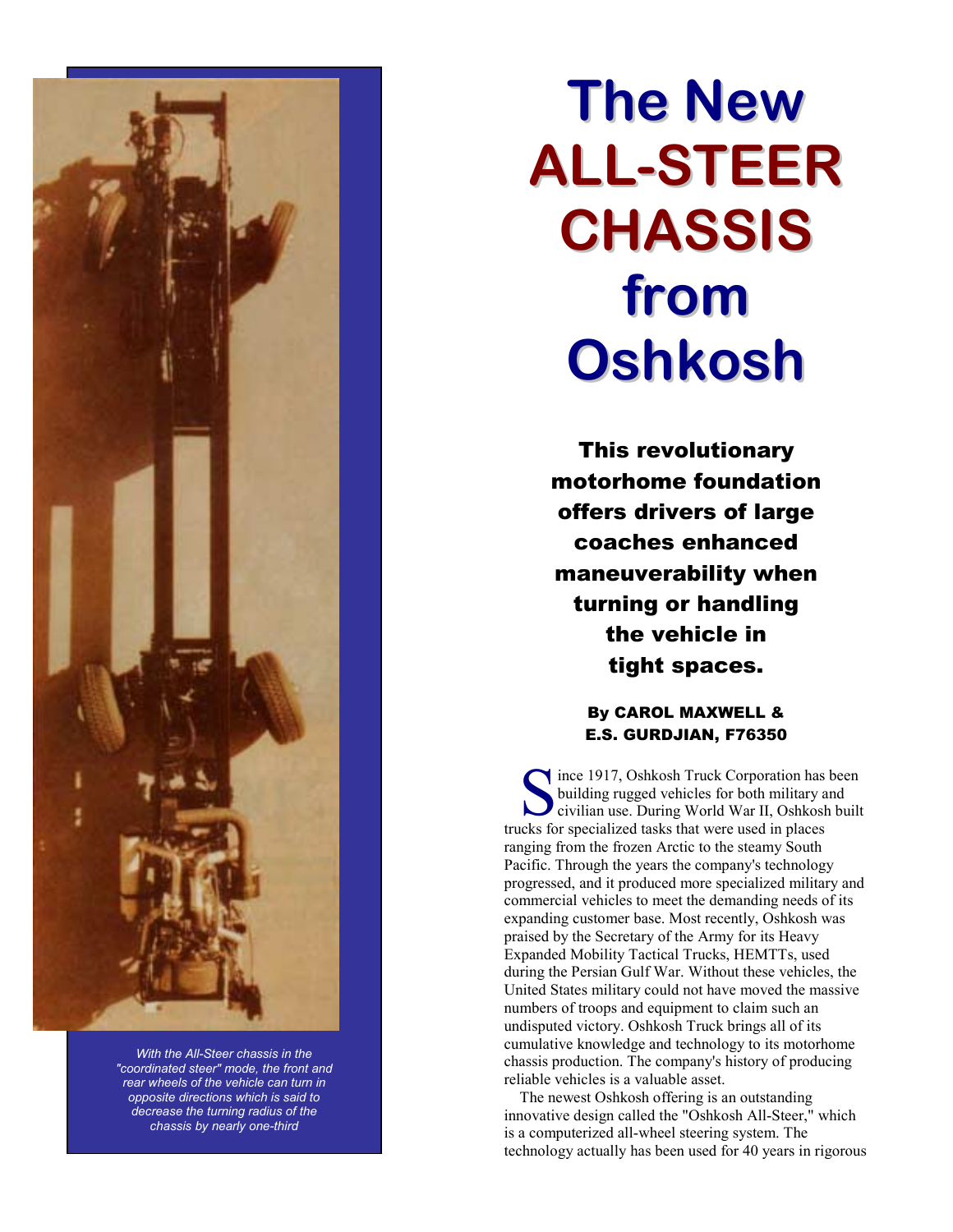snow removal vehicles and current microprocessor technology has made it feasible for use in motorhomes. As its name implies, the new system makes it possible to use both the front and rear axles for steering. Steering is still accomplished via the steering wheel, but the driver can select the mode and monitor the selection through a continuous visual display mounted on the dash. The available modes are "conventional front wheel steer," "coordinated steer," and "crab steer."

"Conventional steering" does not need much explanation; the principle is the same as when driving a car. The front wheels turn, and the rear wheels follow. The real difference - and the fun- comes into play with the other two modes. The "coordinated mode" allows the front and rear wheels to turn in opposite directions. This increases maneuverability and decreases the turning radius by nearly one-third. The "crab mode" allows both the front and rear wheels to turn in the same direction. The chassis can move almost sideways! This feature made parking a most unbelievable experience. Imagine maneuvering your coach into a campsite and then finding that you cannot extend your passenger side awning - no problem! Select "crab," turn the wheel to the right, and back up. When you are far enough to the left, select "conventional mode" and pull forward. It's a snap!

As a safety feature, the system is locked into the conventional mode at higher speeds. The reason for this is quite obvious. In addition, if you are maneuvering at low speed and then take off into traffic and forget to change modes, the computer will automatically return the system to the conventional mode.

It seems to us that current trends are for bigger motorhomes. In our own experience, each of our past two coaches has been bigger than the one previous. This new steering system may bring motorhomers the best of both worlds - added space along with the maneuverability of a smaller coach. Maybe we will be able to make it up the "Going to the Sun Road" once again.

The All-Steer has single wheels on the rear axle. These wheels use 425/65R 22.5 tires, whose load range rating exceeds that of the usual dual wheels found on conventional drive axles. Oshkosh modifies an Eaton RS 402 axle housing by cutting off the ends and welding on a flange at each cut end. The hardware from the flange outward is an Oshkosh proprietary ball-socket design. Steering is accomplished using a computer-controlled, hydraulically assisted assembly that is connected to the wheels with tie rods. The hydraulic pump and circuit for the rear steer are independent of the standard front wheel steering. A malfunction in the rear axle would not affect the dedicated standard steering. When the conventional steering mode is used, the rear axle is mechanically locked in place by a tapered pin in a conical hole. This type of locking device has excellent wear characteristics and maintains alignment through miles of use.

We drove the bare chassis around the Oshkosh Chassis Division parking lot. The plan is to have a motorhome body built on the chassis and then to proceed with rigorous testing. This commitment to testing is part of the philosophy that has kept Oshkosh Truck successful and



*The "crab Mode" of the All Steer chassis makes it possible for the front and rear wheels to turn in the same direction, which can aid drivers attempting to maneuver the coach in tight spaces.*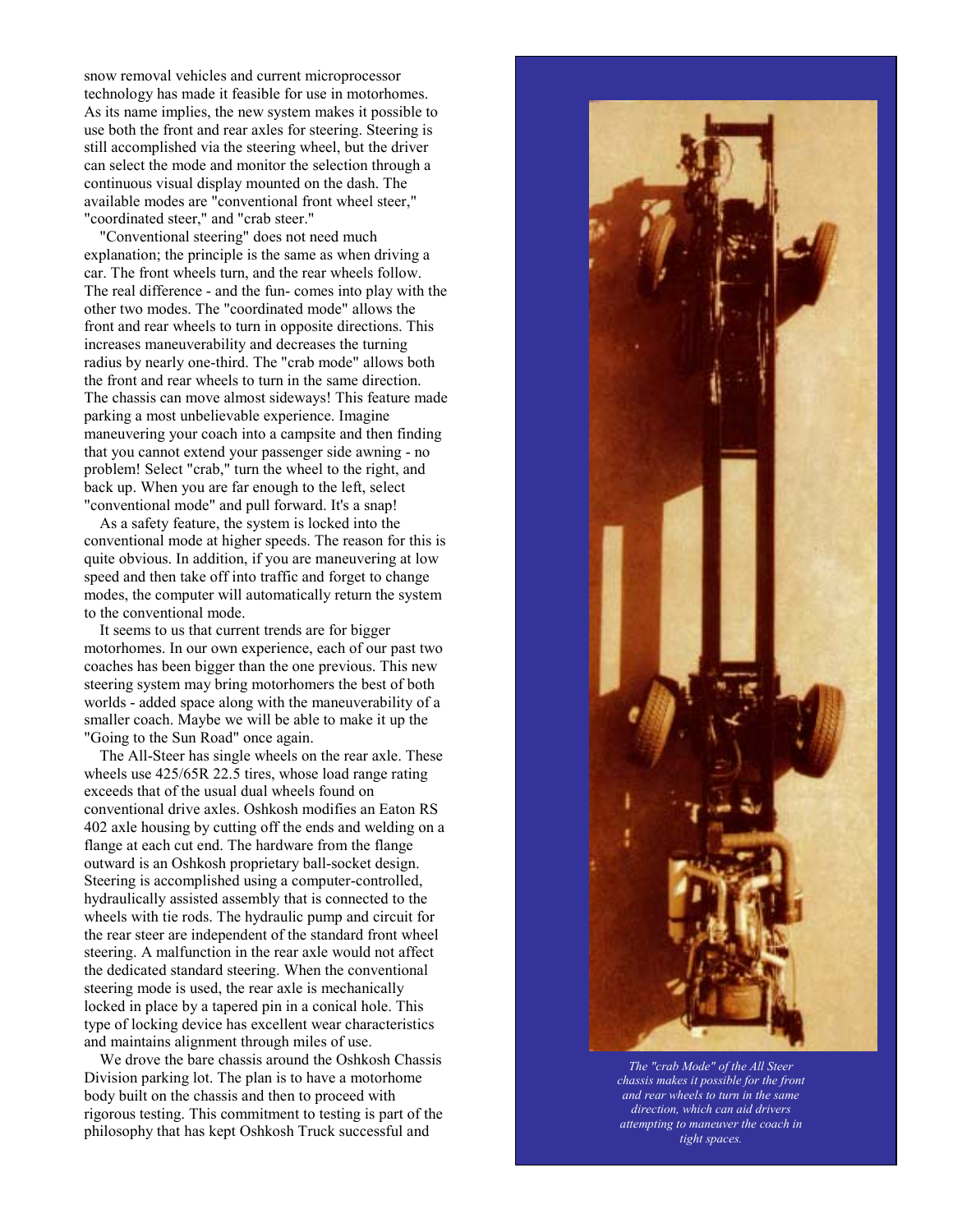stable over the years. The All-Steer system will be available on the Oshkosh V-Line chassis in early 1995.

Motorhomes built on this chassis can range from 34 to 40 feet in length. The chassis is powered by a Cummins C8.3 turbocharged, aftercooled, 8.3 liter diesel engine, coupled with an Allison MD-3060 six-speed automatic transmission with lockup. It also has air brakes and an air suspension system. For further chassis specifications, please refer to the list at the end of this article.

*The important theme that runs through the product line is the years of experience in producing rugged and reliable products.*

We spent several hours with Dean Schaper, Director of Marketing, and Mike Minnick, Supervising Engineer, during our visit to the chassis division of Oshkosh Truck in Gaffney, South Carolina. Along with the All-Steer, they also pointed out some notable features about their motorhome chassis. The important theme that runs through the product line is the years of experience in producing rugged and reliable products. Although Oshkosh is continually looking for improvements, they do not forget the "tried and true" principles that have held over the decades.

The list of Motorhome Chassis Features included with this article is a brief synopsis, but the best way to learn about a coach foundation is to visit the Oshkosh chassis display at FMCA conventions or rallies, or to visit the plant in Gaffney, South Carolina, and participate in a plant tour. Either approach will be met with a hearty welcome.

For further information contact: Oshkosh Truck Corporation, Chassis Division, 553 Hyatt St., Gaffney, SC, 29341; (803) 487-1700, ext. 704

## **Turning Diameter Comparison**



#### **ALL-STEER CHASSIS SPECIFICATIONS**

- **Engine . . .**Cummins C8.3 turbocharged, aftercooled; peak horsepower 300 at 2,400 rpm; peak torque 820 foot-pounds at 1,300 rpm
- **Transmission . . .** Allison MD-3060 six-speed automatic with lockup. Gear ratios: first, 3.49:1, second, 1.86:1; third, 1.41:1; fourth, 1.00:1; fifth, .75:1; sixth, .65:1; reverse, 5.03:1
- **Vehicle ratings . . .** front axle 10,500 pounds; rear axle - 19,900 pounds; gross vehicle weight rating - 29,500 pounds; gross combination weight rating - 34,500 pounds
- **Wheelbase . . .** 228 inches, 252 inches (optional), 276 inches (optional)
- **Front axle . . .** Rockwell FD961, track width 79.61 inches
- **Rear axle . . .** Oshkosh 19K All-Steer, drive ratio 5.13, track width 81.25 inches
- **Brakes . .** air brakes with auto slack adjusters; service, front - 15 by 4 inch drum-style S-cam;

service, rear - 16.5-by-7-inch drum-style (rear axle), springapplied, air release

- **Cooling system . . .** rear radiator; radiator core, 3 rows, 908  $in^2$ area; radiator type, cross flow; charge air cooler; cross flow; fan direct; transmission oil cooler, in tank
- **Electrical system . . .** alternator, Delco 100 amp, Delco 160 amp optional; starting, Delco 41MT, 12 volt; battery (2) 950 cca at 0 degrees Fahrenheit, maintenance-free
- **Frame . . .** straight frame rail construction; maximum frame section - 9 by 3 by .25 inches
- **Fuel tank capacity . . .** 150 gallons
- **Steering system . . .** Sheppard M100 gear; 10,500-pound rating; ratio 16.8:1; Vickers pump; Douglas tilt and telescopic column optional
- **Suspension . . .** front air suspension; rear - air suspension
- **Tires . . .** front Michelin radials 275/80R22.5; rear - Michelin radials 425/65R22.5